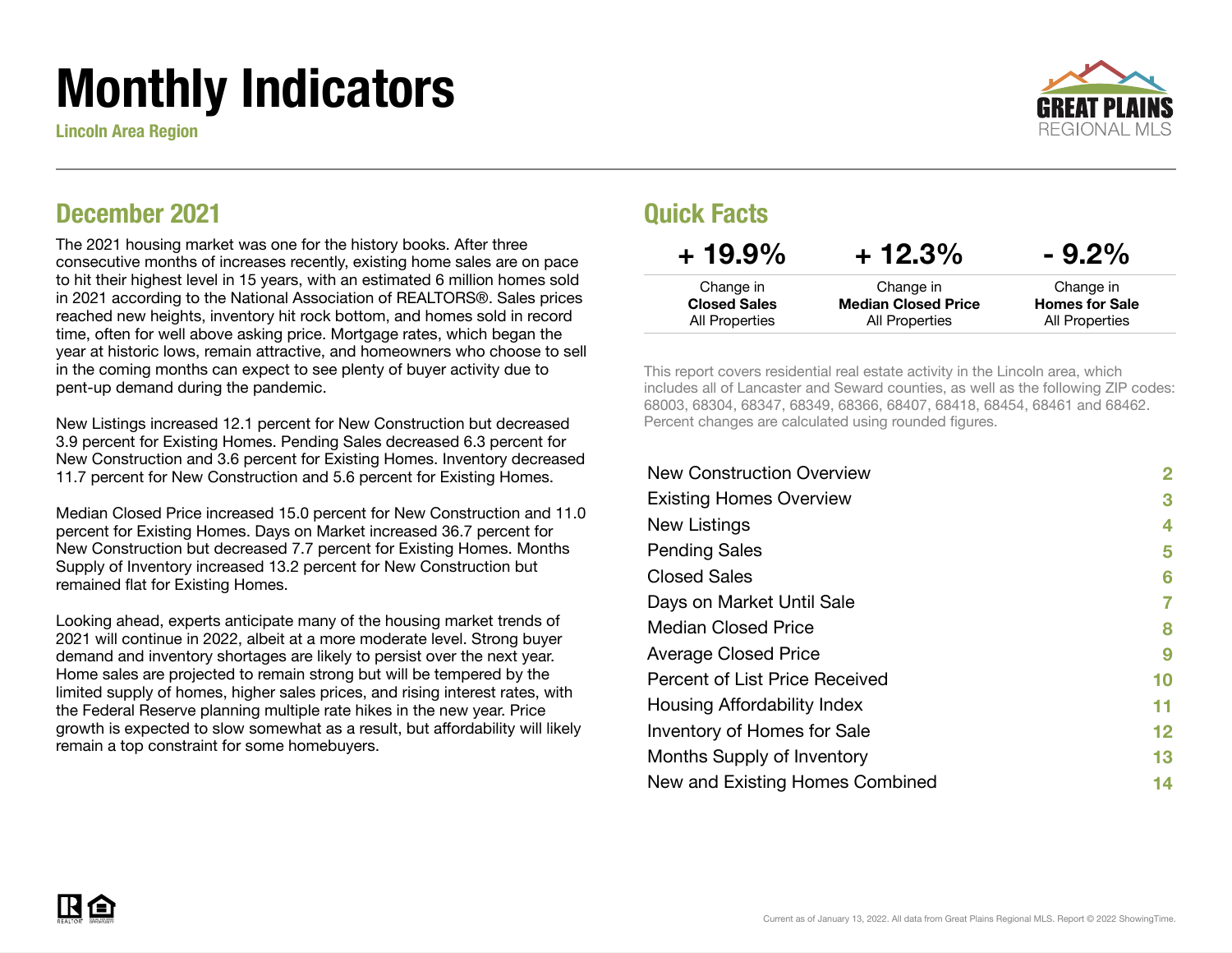### New Construction Overview

Key metrics by report month and for year-to-date (YTD) starting from the first of the year. New Construction properties only.



| <b>Key Metrics</b>                    | <b>Historical Sparkbars</b>                                           | 12-2020   | 12-2021   | % Change | <b>YTD 2020</b> | <b>YTD 2021</b> | % Change |
|---------------------------------------|-----------------------------------------------------------------------|-----------|-----------|----------|-----------------|-----------------|----------|
| <b>New Listings</b>                   | 12-2019<br>$6 - 2020$<br>12-2020<br>$6 - 2021$<br>$12 - 202$          | 99        | 111       | $+12.1%$ | 1,431           | 1,140           | $-20.3%$ |
| <b>Pending Sales</b>                  | $12 - 2019$<br>$6 - 2020$<br>12-2020<br>$6 - 2021$<br>12-2021         | 48        | 45        | $-6.3%$  | 906             | 716             | $-21.0%$ |
| <b>Closed Sales</b>                   | 12-2019<br>$6 - 2020$<br>12-2020<br>$6 - 2021$<br>12-2021             | 48        | 84        | $+75.0%$ | 760             | 730             | $-3.9%$  |
| Days on Market Until Sale             | 12-2019<br>$6 - 2020$<br>$6 - 2021$<br>12-2021<br>12-2020             | 30        | 41        | $+36.7%$ | 54              | 40              | $-25.9%$ |
| <b>Median Closed Price</b>            | 12-2019<br>$6 - 2020$<br>12-2020<br>$6 - 2021$<br>12-2021             | \$347,500 | \$399,780 | $+15.0%$ | \$334,300       | \$365,156       | $+9.2%$  |
| <b>Average Closed Price</b>           | $12 - 2019$<br>$6 - 2020$<br>$12 - 2020$<br>$6 - 2021$<br>$12 - 2021$ | \$361,118 | \$405,802 | $+12.4%$ | \$342,146       | \$379,580       | $+10.9%$ |
| <b>Percent of List Price Received</b> | $12 - 2019$<br>$6 - 2020$<br>12-2020<br>$6 - 2021$<br>12-2021         | 100.6%    | 101.0%    | $+0.4%$  | 100.6%          | 101.3%          | $+0.7%$  |
| <b>Housing Affordability Index</b>    | $12 - 2019$<br>$6 - 2020$<br>12-2020<br>12-2021<br>$6 - 2021$         | 123       | 106       | $-13.8%$ | 128             | 116             | $-9.4%$  |
| <b>Inventory of Homes for Sale</b>    | $6 - 2020$<br>12-2020<br>12-2021<br>12-2019<br>$6 - 2021$             | 290       | 256       | $-11.7%$ |                 |                 |          |
| <b>Months Supply of Inventory</b>     | 12-2020<br>12-2019<br>$6 - 2020$<br>$6 - 2021$<br>12-2021             | 3.8       | 4.3       | $+13.2%$ |                 |                 |          |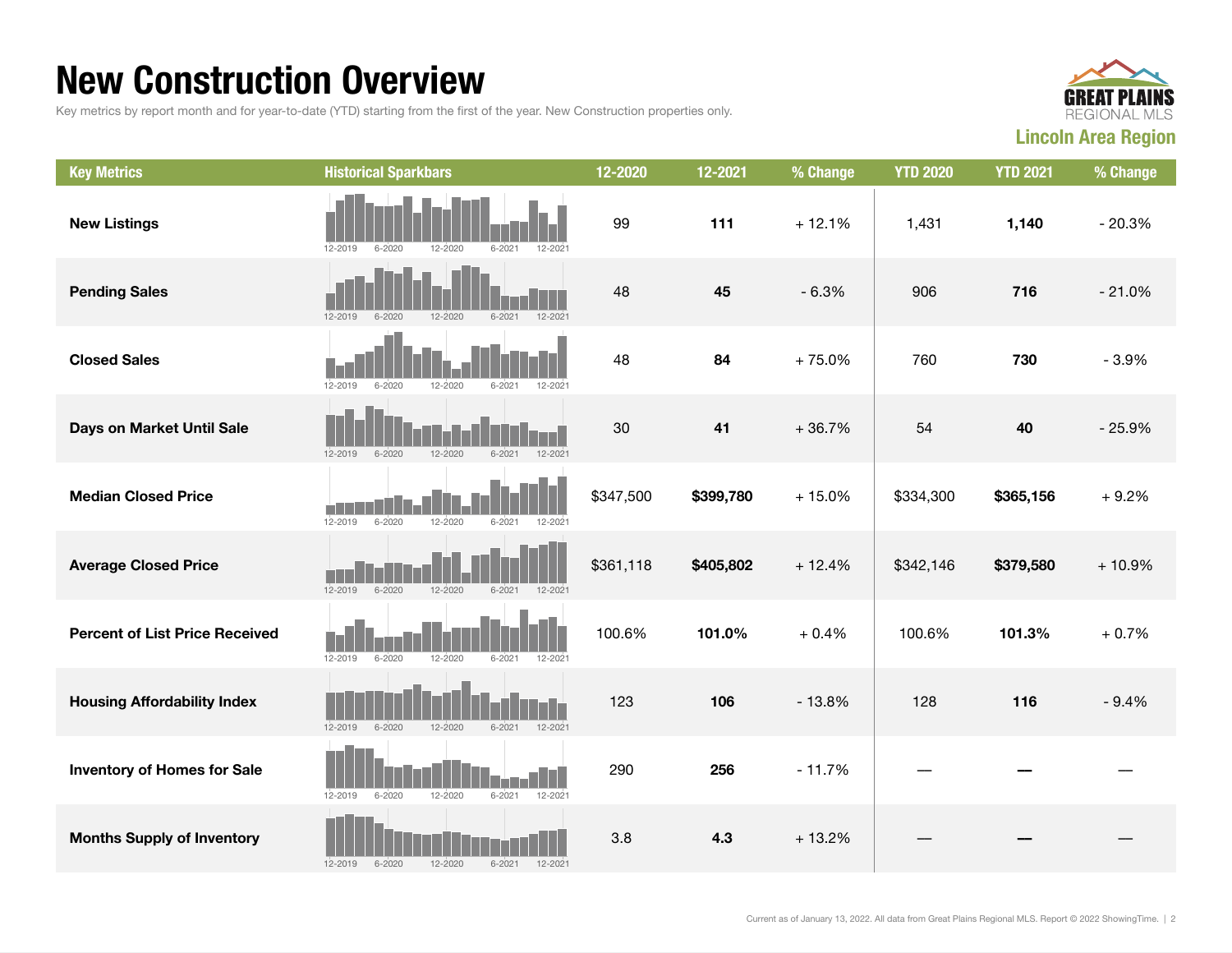## Existing Homes Overview

Key metrics by report month and for year-to-date (YTD) starting from the first of the year. Existing Homes properties only.



| <b>Key Metrics</b>                    | <b>Historical Sparkbars</b>                                         | 12-2020   | 12-2021   | % Change | <b>YTD 2020</b> | <b>YTD 2021</b>  | % Change |
|---------------------------------------|---------------------------------------------------------------------|-----------|-----------|----------|-----------------|------------------|----------|
| <b>New Listings</b>                   | $6 - 2020$<br>12-2020<br>12-2019<br>$6 - 202$<br>12-2021            | 255       | 245       | $-3.9%$  | 5,156           | 5,423            | $+5.2%$  |
| <b>Pending Sales</b>                  | $12 - 2019$<br>$6 - 2020$<br>12-2020<br>$6 - 2021$<br>$12 - 2021$   | 248       | 239       | $-3.6%$  | 4,579           | 4,571            | $-0.2%$  |
| <b>Closed Sales</b>                   | $6 - 2020$<br>12-2019<br>12-2020<br>$6 - 2021$<br>12-2021           | 359       | 404       | $+12.5%$ | 4,479           | 4,600            | $+2.7%$  |
| Days on Market Until Sale             | $6 - 2021$<br>12-2021<br>$12 - 2019$<br>$6 - 2020$<br>12-2020       | 13        | 12        | $-7.7%$  | 16              | $\boldsymbol{9}$ | $-43.8%$ |
| <b>Median Closed Price</b>            | $12 - 2019$<br>$6 - 2020$<br>12-2020<br>$6 - 2021$<br>12-2021       | \$211,000 | \$234,200 | $+11.0%$ | \$207,000       | \$235,000        | $+13.5%$ |
| <b>Average Closed Price</b>           | $6 - 2020$<br>$12 - 2020$<br>12-2019<br>$6 - 2021$<br>12-2021       | \$249,091 | \$265,467 | $+6.6%$  | \$237,467       | \$270,249        | $+13.8%$ |
| <b>Percent of List Price Received</b> | M.<br>$6 - 2020$<br>$12 - 2019$<br>12-2020<br>$6 - 2021$<br>12-2021 | 100.3%    | 100.0%    | $-0.3%$  | 99.9%           | 101.7%           | $+1.8%$  |
| <b>Housing Affordability Index</b>    | 12-2020<br>$6 - 2021$<br>12-2021<br>$12 - 2019$<br>$6 - 2020$       | 203       | 182       | $-10.3%$ | 207             | 181              | $-12.6%$ |
| <b>Inventory of Homes for Sale</b>    | 12-2019<br>$6 - 2020$<br>12-2020<br>$6 - 2021$<br>12-2021           | 198       | 187       | $-5.6%$  |                 |                  |          |
| <b>Months Supply of Inventory</b>     | 12-2019<br>$6 - 2020$<br>12-2020<br>$6 - 2021$<br>$12 - 2021$       | 0.5       | 0.5       | 0.0%     |                 |                  |          |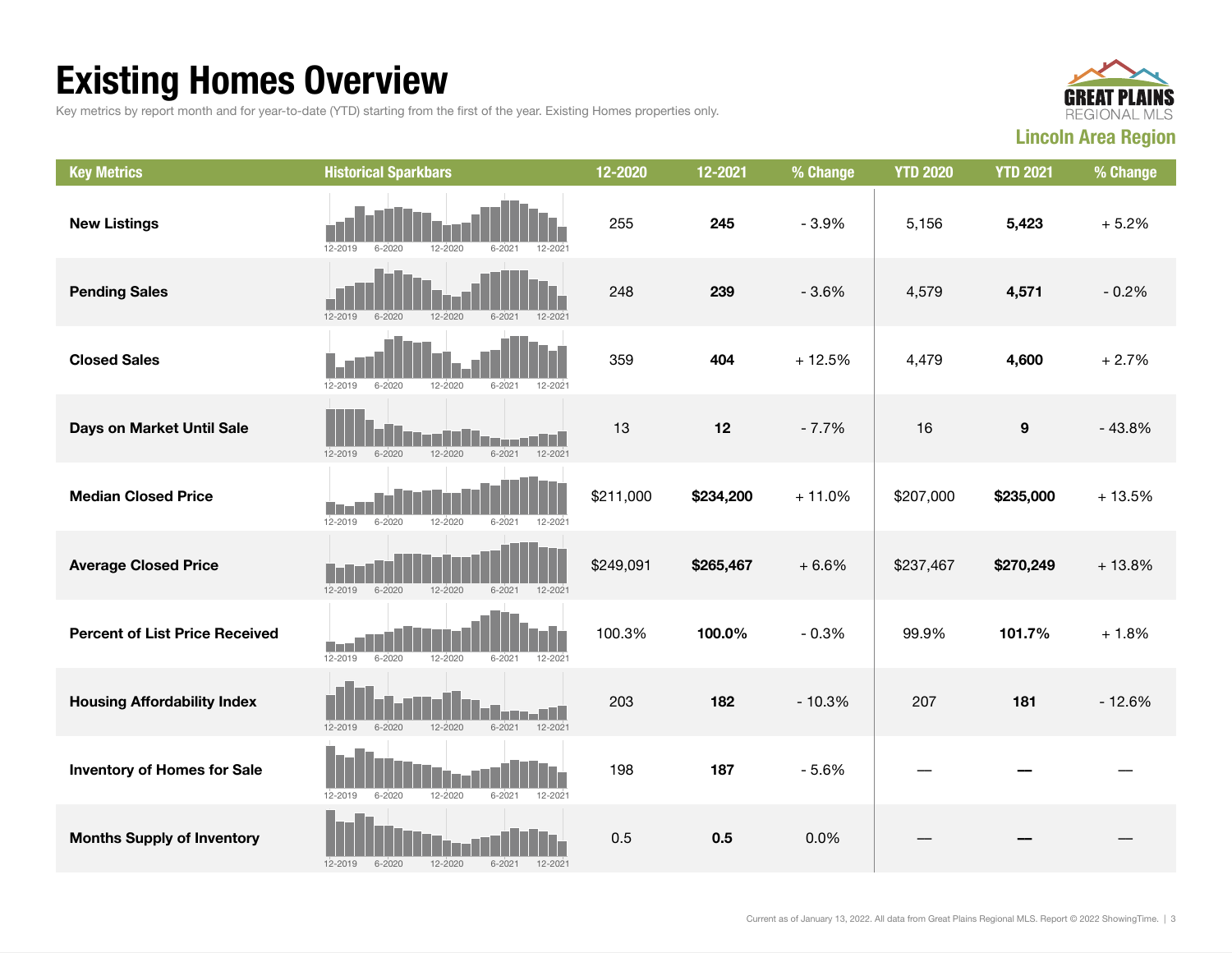## New Listings

A count of the properties that have been newly listed on the market in a given month.





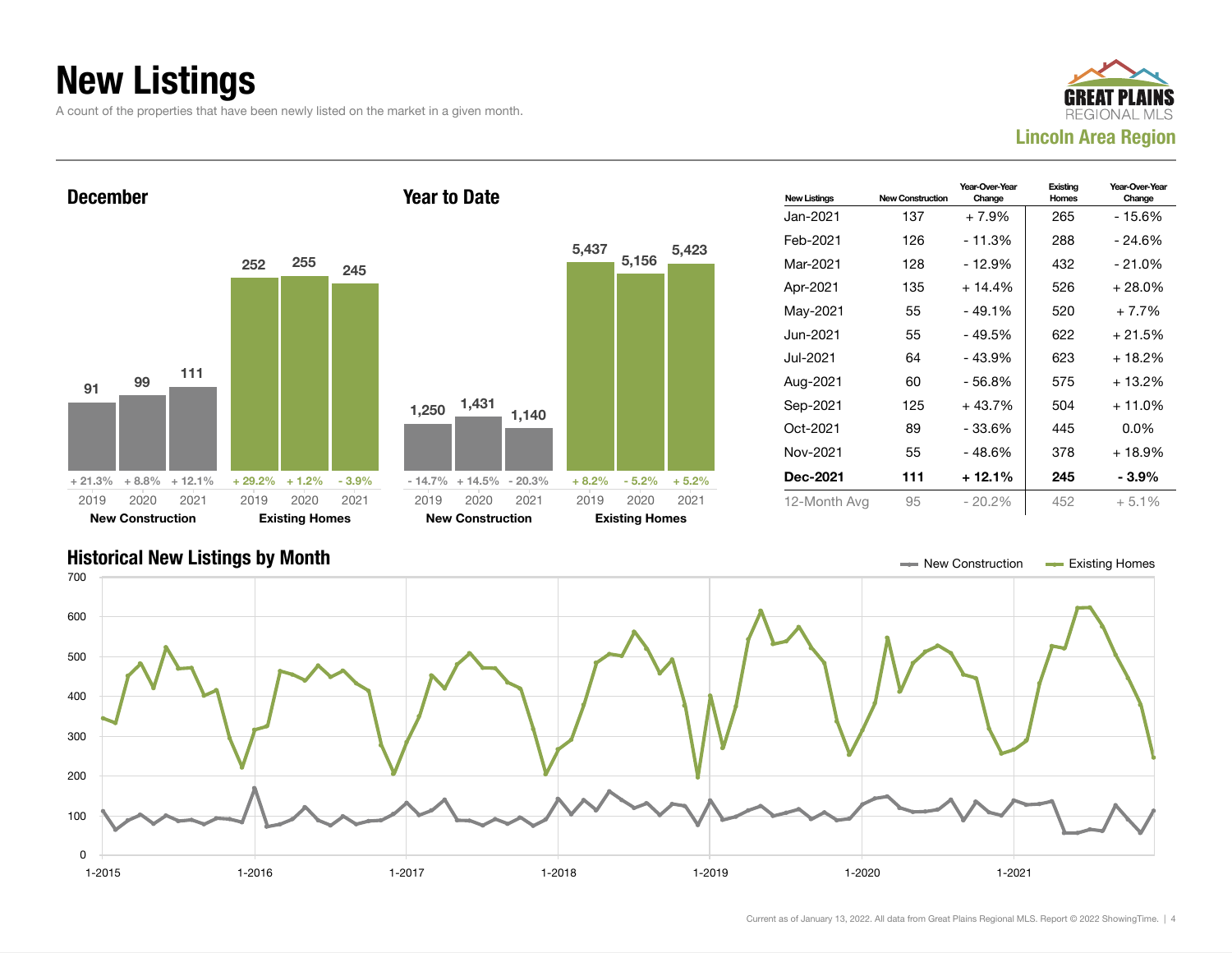## Pending Sales

A count of the properties on which offers have been accepted in a given month.





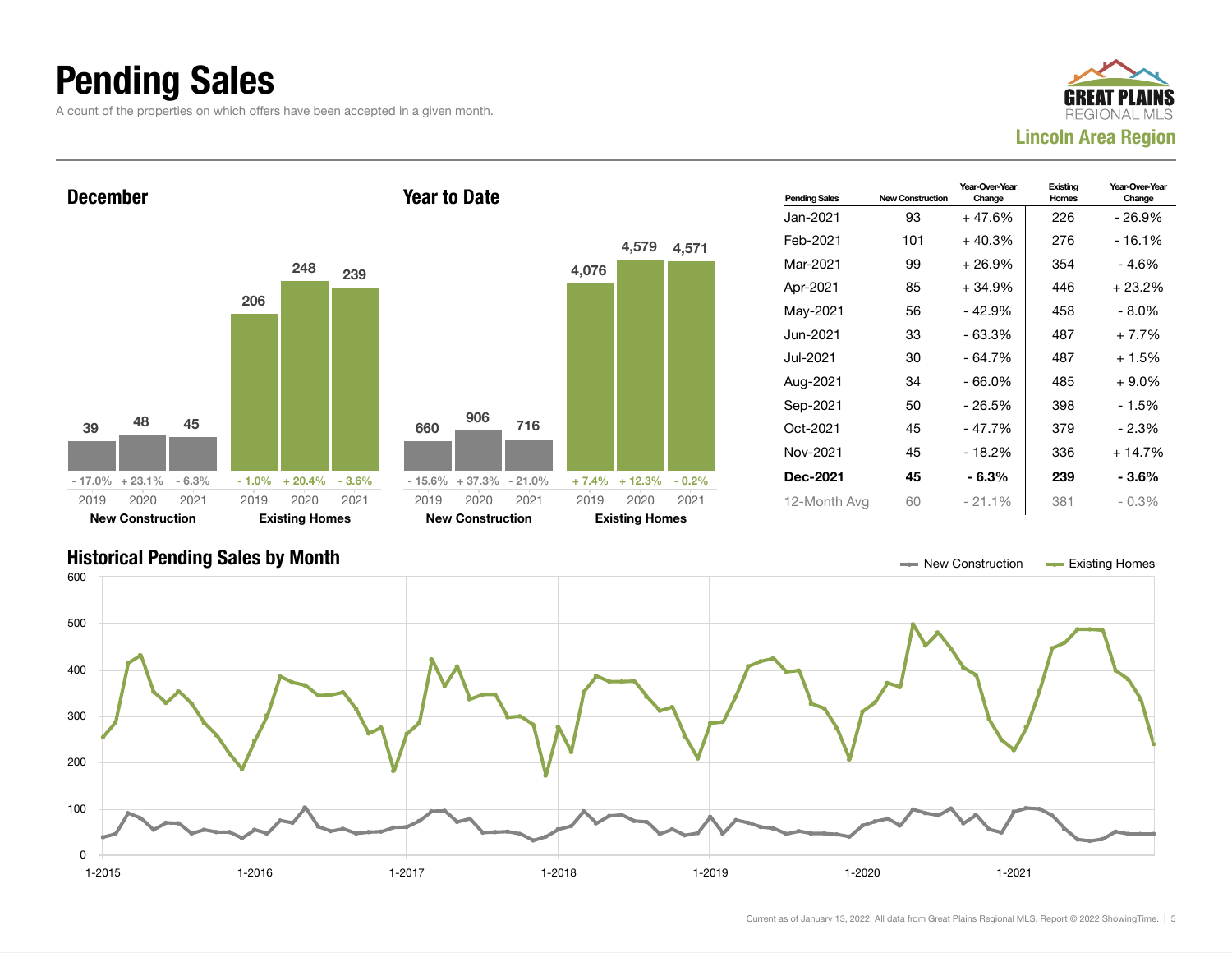### Closed Sales

A count of the actual sales that closed in a given month.





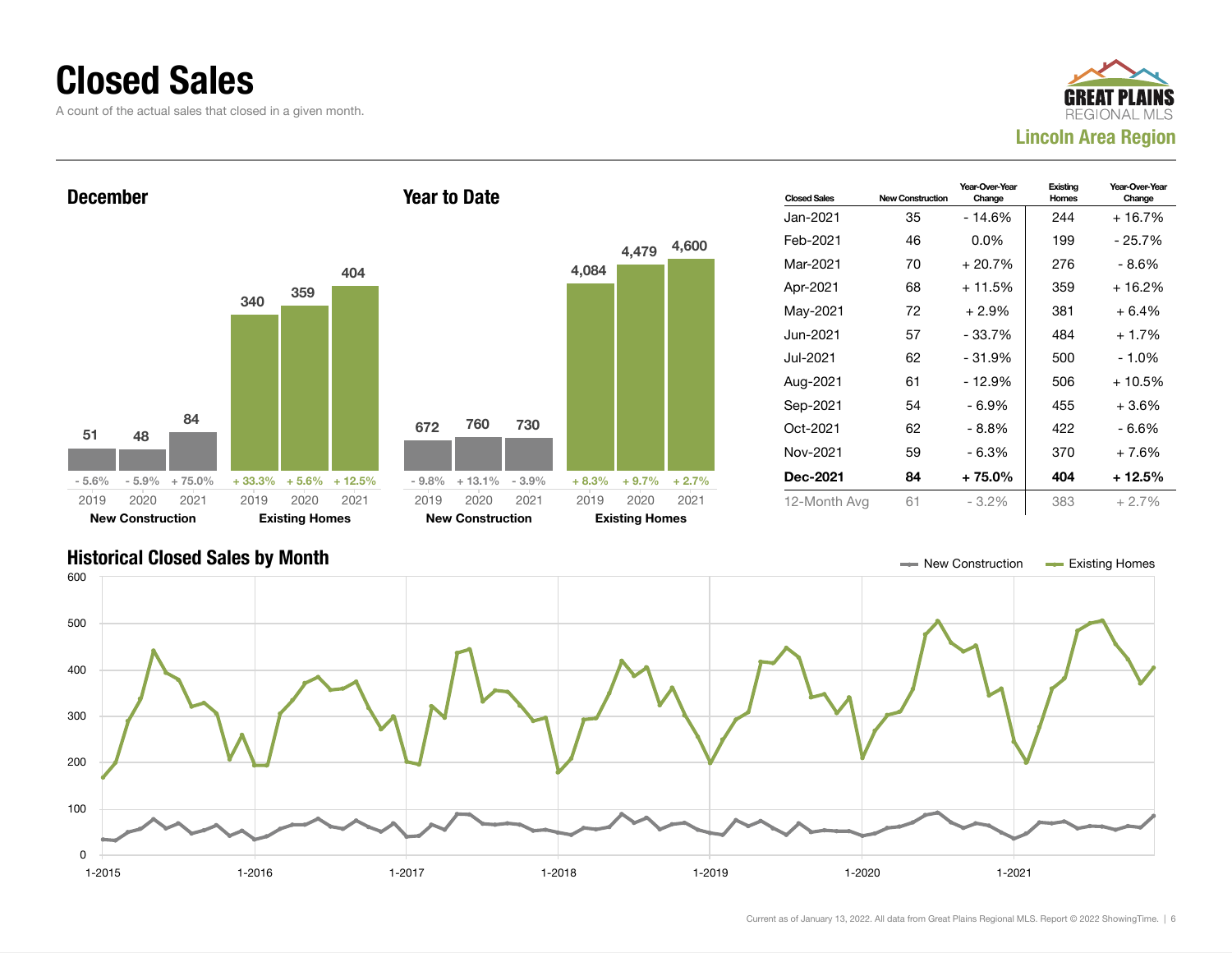#### Days on Market Until Sale

Average number of days between when a property is listed and when an offer is accepted in a given month.





|                                               | LUL II IIIIU IU IIUL LIIU UVULUUU UI LIIU IIIUIVIUULI IIUUI UU UDUVU. |  |
|-----------------------------------------------|-----------------------------------------------------------------------|--|
| Historical Days on Market Until Sale by Month | $\equiv$ New Construction $\equiv$ Existing Homes                     |  |

| Days on Market | <b>New Construction</b> | Year-Over-Year<br>Change | Existing<br><b>Homes</b> | Year-Over-Year<br>Change |
|----------------|-------------------------|--------------------------|--------------------------|--------------------------|
| Jan-2021       | 42                      | $-30.0\%$                | 12                       | - 58.6%                  |
| Feb-2021       | 31                      | - 56.3%                  | 14                       | - 51.7%                  |
| Mar-2021       | 45                      | $-11.8%$                 | 12                       | $-58.6%$                 |
| Apr-2021       | 58                      | $-26.6%$                 | 9                        | - 57.1%                  |
| May-2021       | 43                      | $-41.1%$                 | 7                        | $-50.0%$                 |
| Jun-2021.      | 44                      | $-26.7%$                 | 6                        | $-66.7%$                 |
| Jul-2021       | 41                      | $-28.1%$                 | 6                        | - 62.5%                  |
| Aug-2021       | 46                      | $-2.1\%$                 | 7                        | - 41.7%                  |
| Sep-2021       | 32                      | $-5.9%$                  | 8                        | $-27.3%$                 |
| Oct-2021       | 27                      | $-34.1%$                 | 10                       | $+11.1%$                 |
| Nov-2021       | 28                      | - 33.3%                  | 10                       | $0.0\%$                  |
| Dec-2021       | 41                      | $+36.7%$                 | 12                       | - 7.7%                   |
| 12-Month Avg*  | 40                      | $-25.4%$                 | 9                        | $-45.5%$                 |

\* Days on Market for all properties from January 2021 through December 2021. This is not the average of the individual figures above.

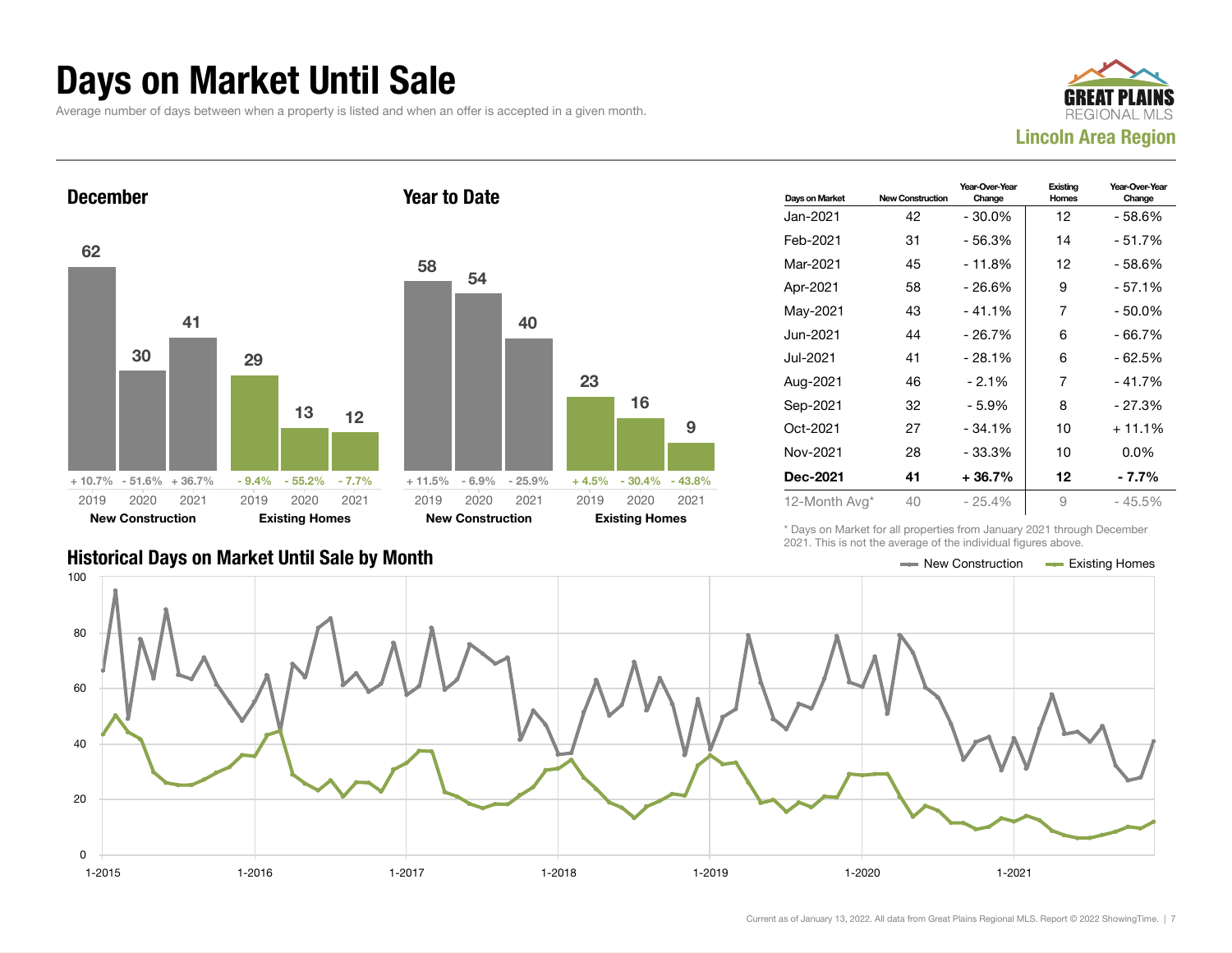### Median Closed Price

Point at which half of the sales sold for more and half sold for less, not accounting for seller concessions, in a given month.

Year to Date



December





| <b>Median Closed Price</b> | New Construction | Year-Over-Year<br>Change | Existing<br>Homes | Year-Over-Year<br>Change |
|----------------------------|------------------|--------------------------|-------------------|--------------------------|
| Jan-2021                   | \$340,382        | $+7.1%$                  | \$210,000         | $+13.5%$                 |
| Feb-2021                   | \$307,016        | - 3.5%                   | \$222,000         | $+23.4%$                 |
| Mar-2021                   | \$349.489        | $+8.4%$                  | \$219.250         | $+15.4%$                 |
| Apr-2021                   | \$342,311        | $+6.4%$                  | \$235,000         | $+23.7%$                 |
| May-2021                   | \$389,475        | $+19.4%$                 | \$230,000         | $+9.5%$                  |
| Jun-2021                   | \$369.900        | $+10.8\%$                | \$242,750         | $+17.3%$                 |
| Jul-2021.                  | \$347.669        | $+1.7%$                  | \$241,000         | $+8.3%$                  |
| Aug-2021                   | \$380,170        | $+16.2%$                 | \$245,950         | $+14.4%$                 |
| Sep-2021                   | \$374,876        | $+20.2%$                 | \$250,000         | $+16.4%$                 |
| Oct-2021                   | \$394.238        | $+16.9%$                 | \$240,000         | $+11.2%$                 |
| Nov-2021                   | \$373,000        | $+3.6%$                  | \$236,750         | $+7.9%$                  |
| Dec-2021                   | \$399,780        | + 15.0%                  | \$234,200         | $+11.0\%$                |
| 12-Month Avg*              | \$365,156        | $+9.2\%$                 | \$235,000         | $+13.5%$                 |

Historical Median Closed Price by Month **New Construction According Closed Price by Month** New Construction According Homes

\* Median Closed Price for all properties from January 2021 through December 2021. This is not the average of the individual figures above.

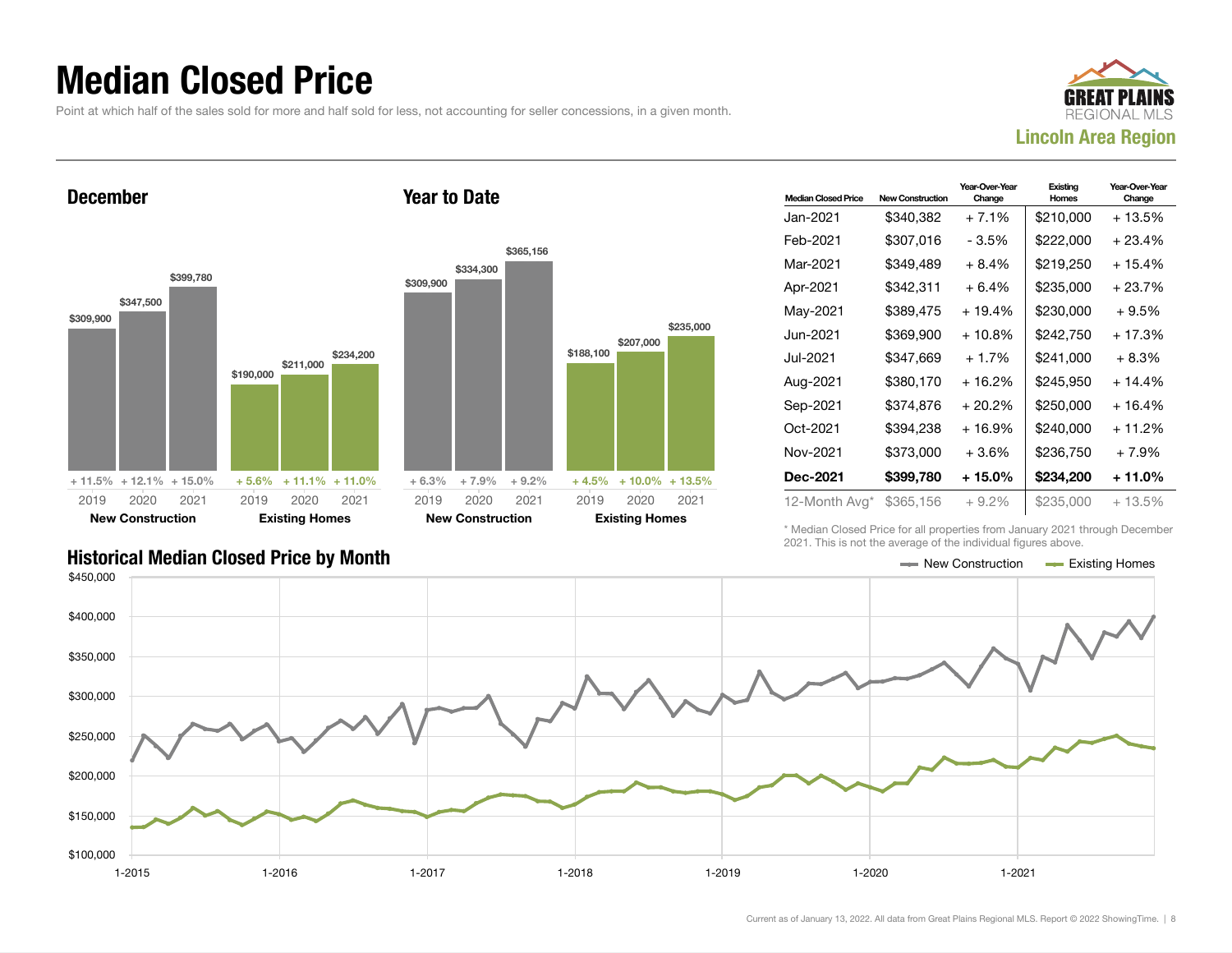#### Average Closed Price

Average sales price for all closed sales, not accounting for seller concessions, in a given month.





| <b>Average Closed Price</b> | <b>New Construction</b> | Year-Over-Year<br>Change | Existing<br>Homes | Year-Over-Year<br>Change |
|-----------------------------|-------------------------|--------------------------|-------------------|--------------------------|
| Jan-2021.                   | \$374,898               | $+16.2%$                 | \$240,582         | + 15.8%                  |
| Feb-2021                    | \$314,972               | $-3.3%$                  | \$241,791         | $+11.7%$                 |
| Mar-2021                    | \$365,658               | $+4.7%$                  | \$249,263         | + 15.6%                  |
| Apr-2021                    | \$369.020               | $+8.4%$                  | \$258,513         | + 16.3%                  |
| May-2021                    | \$388,527               | $+19.1%$                 | \$262,479         | + 13.1%                  |
| Jun-2021.                   | \$360,278               | $+4.3%$                  | \$278.261         | $+21.4%$                 |
| Jul-2021.                   | \$358,376               | $+3.7%$                  | \$283,759         | + 13.2%                  |
| Aug-2021                    | \$397.913               | $+17.6%$                 | \$287,280         | + 14.2%                  |
| Sep-2021                    | \$388,542               | + 18.0%                  | \$287,067         | + 14.6%                  |
| Oct-2021                    | \$397,797               | $+17.2%$                 | \$273,160         | + 10.2%                  |
| Nov-2021                    | \$407,795               | $+8.7%$                  | \$269.334         | + 11.6%                  |
| <b>Dec-2021</b>             | \$405,802               | + 12.4%                  | \$265,467         | + 6.6%                   |
| 12-Month Avg*               | \$379,580               | $+10.9\%$                | \$270,249         | $+13.8\%$                |

\* Average Closed Price for all properties from January 2021 through December 2021. This is not the average of the individual figures above.

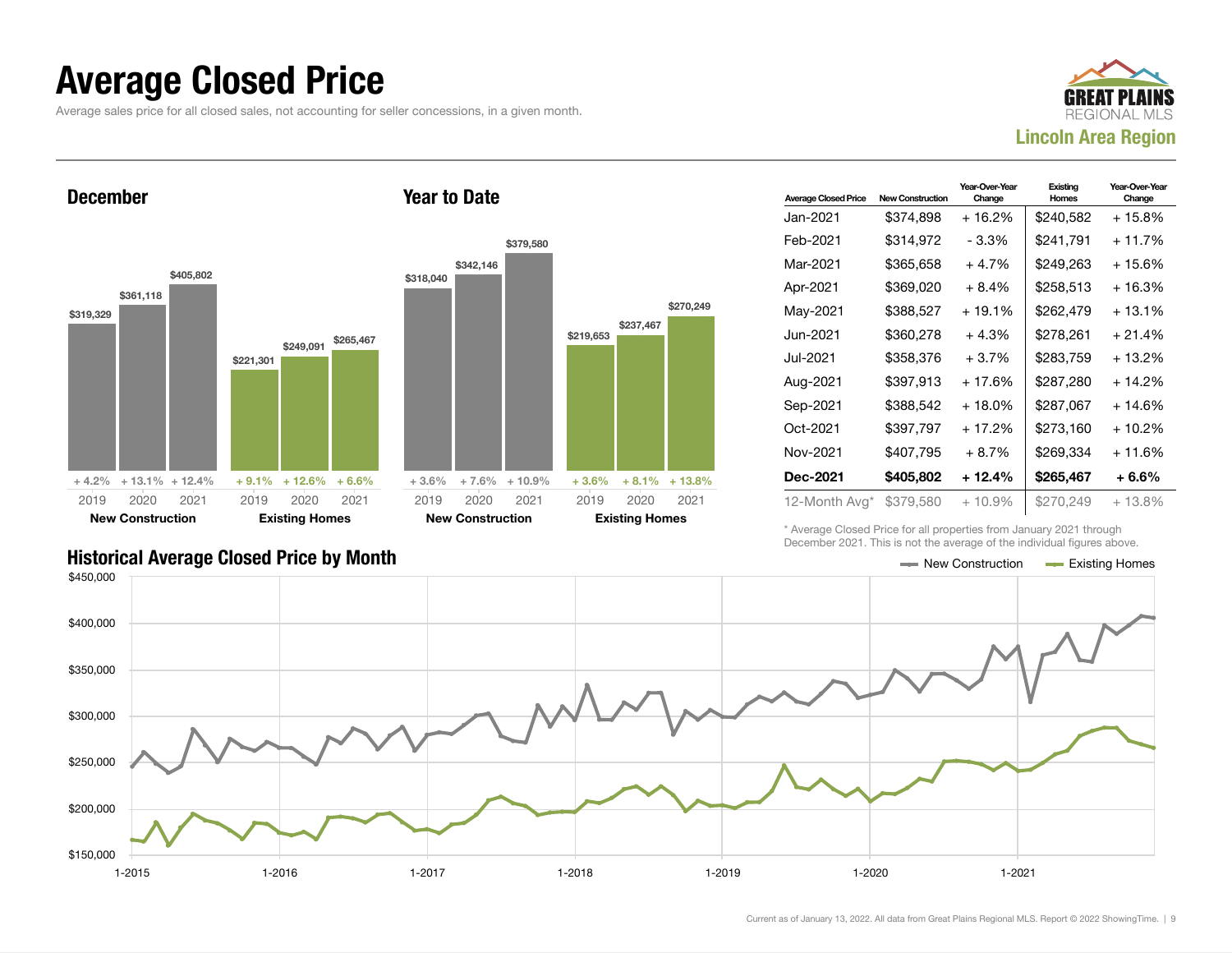## Percent of List Price Received

Percentage found when dividing a property's sales price by its most recent list price, then taking the average for all properties sold in a given month, not accounting for seller concessions.





| Pct. of List Price<br>Received | <b>New Construction</b> | Year-Over-Year<br>Change | Existing<br>Homes | Year-Over-Year<br>Change |
|--------------------------------|-------------------------|--------------------------|-------------------|--------------------------|
| Jan-2021                       | 100.8%                  | $+0.5%$                  | 100.0%            | $+2.6%$                  |
| Feb-2021                       | 100.9%                  | $-0.1\%$                 | 100.7%            | $+3.1%$                  |
| Mar-2021                       | 100.8%                  | $-0.7%$                  | 101.9%            | $+3.0%$                  |
| Apr-2021                       | 101.7%                  | $+0.9\%$                 | 103.0%            | $+3.7%$                  |
| May-2021                       | 101.5%                  | $+1.4%$                  | 104.0%            | $+4.6%$                  |
| Jun-2021                       | 100.9%                  | $+0.7%$                  | 103.6%            | $+3.7%$                  |
| Jul-2021                       | 100.9%                  | $+0.7%$                  | 103.3%            | $+2.8%$                  |
| Aug-2021                       | 102.2%                  | $+1.7%$                  | 101.5%            | $+0.6%$                  |
| Sep-2021                       | 101.2%                  | $+0.8%$                  | 100.4%            | $-0.4%$                  |
| Oct-2021                       | 101.5%                  | $+0.2%$                  | 100.0%            | - 0.5%                   |
| Nov-2021                       | 101.6%                  | $+0.3\%$                 | 100.8%            | $+0.6%$                  |
| <b>Dec-2021</b>                | 101.0%                  | $+0.4%$                  | 100.0%            | $-0.3\%$                 |
| 12-Month Avg*                  | 101.3%                  | $+0.6%$                  | 101.7%            | $+1.8%$                  |

#### Historical Percent of List Price Received by Month New Construction According Homes

\* Pct. of List Price Received for all properties from January 2021 through December 2021. This is not the average of the individual figures above.

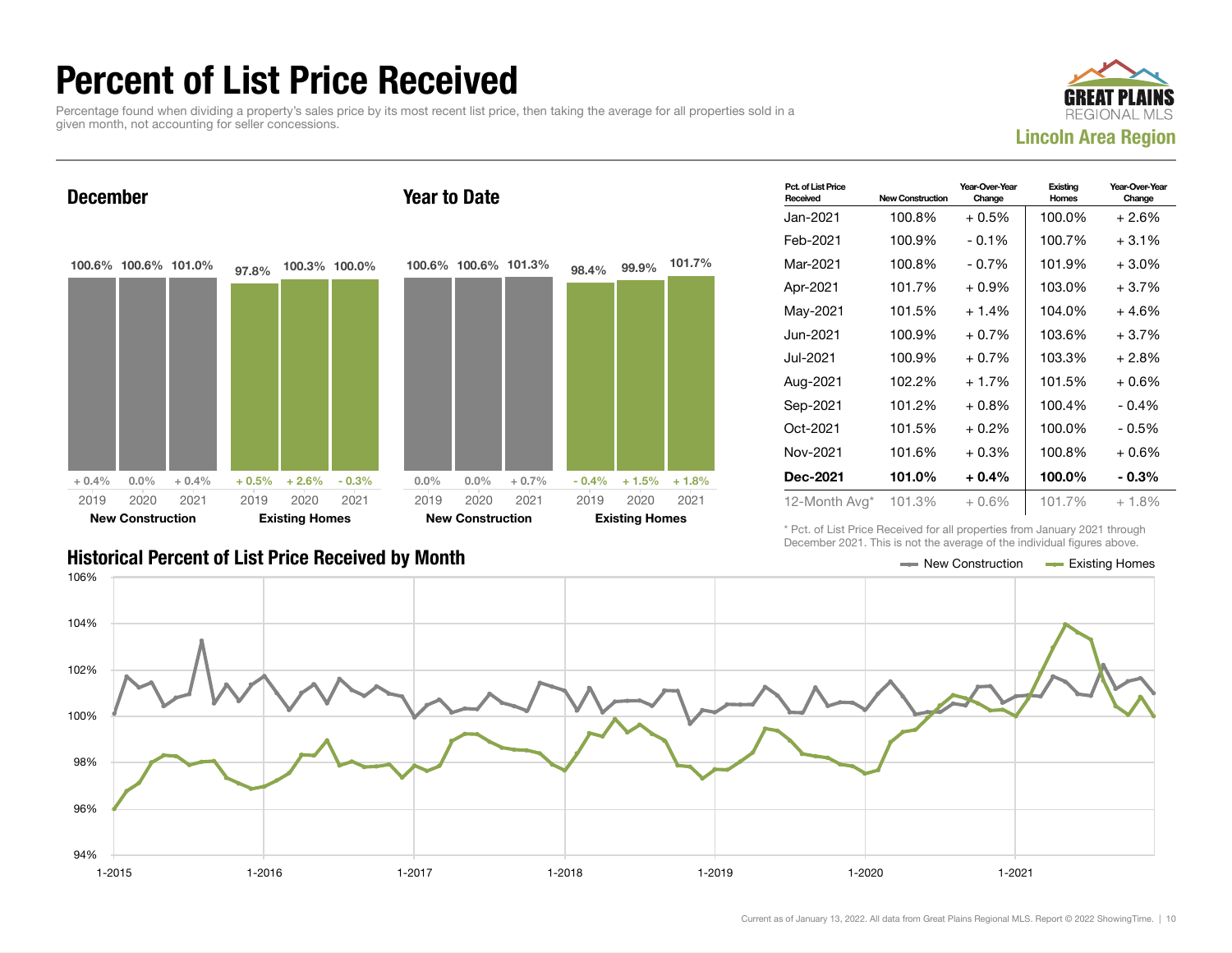## Housing Affordability Index

This index measures housing affordability for the region. For example, an index of 120 means the median household income is 120% of what is necessary to qualify for the median-priced home under prevailing interest rates. A higher number means greater affordability.



December 122 123 106  $+1.7\%$   $+0.8\%$  - 13.8% 199 203 182  $+ 7.6\% + 2.0\% - 10.3\%$ 2019 New Construction 2020 2021 2019 Existing Homes 2020 2021 Year to Date 122 128 116  $+ 7.0\% + 4.9\% - 9.4\%$ 201 207 181 + 8.6% + 3.0% - 12.6% 2019 New Construction 2020 2021 2019 Existing Homes 2020 2021

| <b>Affordability Index</b> | <b>New Construction</b> | Year-Over-Year<br>Change | Existing<br>Homes | Year-Over-Year<br>Change |
|----------------------------|-------------------------|--------------------------|-------------------|--------------------------|
| Jan-2021                   | 126                     | $+2.4%$                  | 205               | - 2.8%                   |
| Feb-2021                   | 139                     | $+12.1%$                 | 193               | $-12.3%$                 |
| Mar-2021                   | 119                     | - 3.3%                   | 190               | $-9.1%$                  |
| Apr-2021                   | 122                     | $-2.4%$                  | 178               | - 16.0%                  |
| May-2021                   | 108                     | $-12.9%$                 | 183               | $-5.2\%$                 |
| Jun-2021.                  | 114                     | - 6.6%                   | 173               | - 12.2%                  |
| Jul-2021.                  | 122                     | $+0.8\%$                 | 176               | - 5.4%                   |
| Aug-2021                   | 112                     | $-11.8%$                 | 173               | - 10.8%                  |
| Sep-2021                   | 113                     | $-15.7%$                 | 170               | - 12.8%                  |
| Oct-2021                   | 108                     | $-13.6%$                 | 177               | $-9.2\%$                 |
| Nov-2021                   | 114                     | $-3.4%$                  | 180               | - 6.7%                   |
| <b>Dec-2021</b>            | 106                     | - 13.8%                  | 182               | - 10.3%                  |
| 12-Month Avg               | 117                     | $-5.6%$                  | 182               | $-9.5%$                  |

#### Historical Housing Affordability Index by Month New Construction Existing Homes

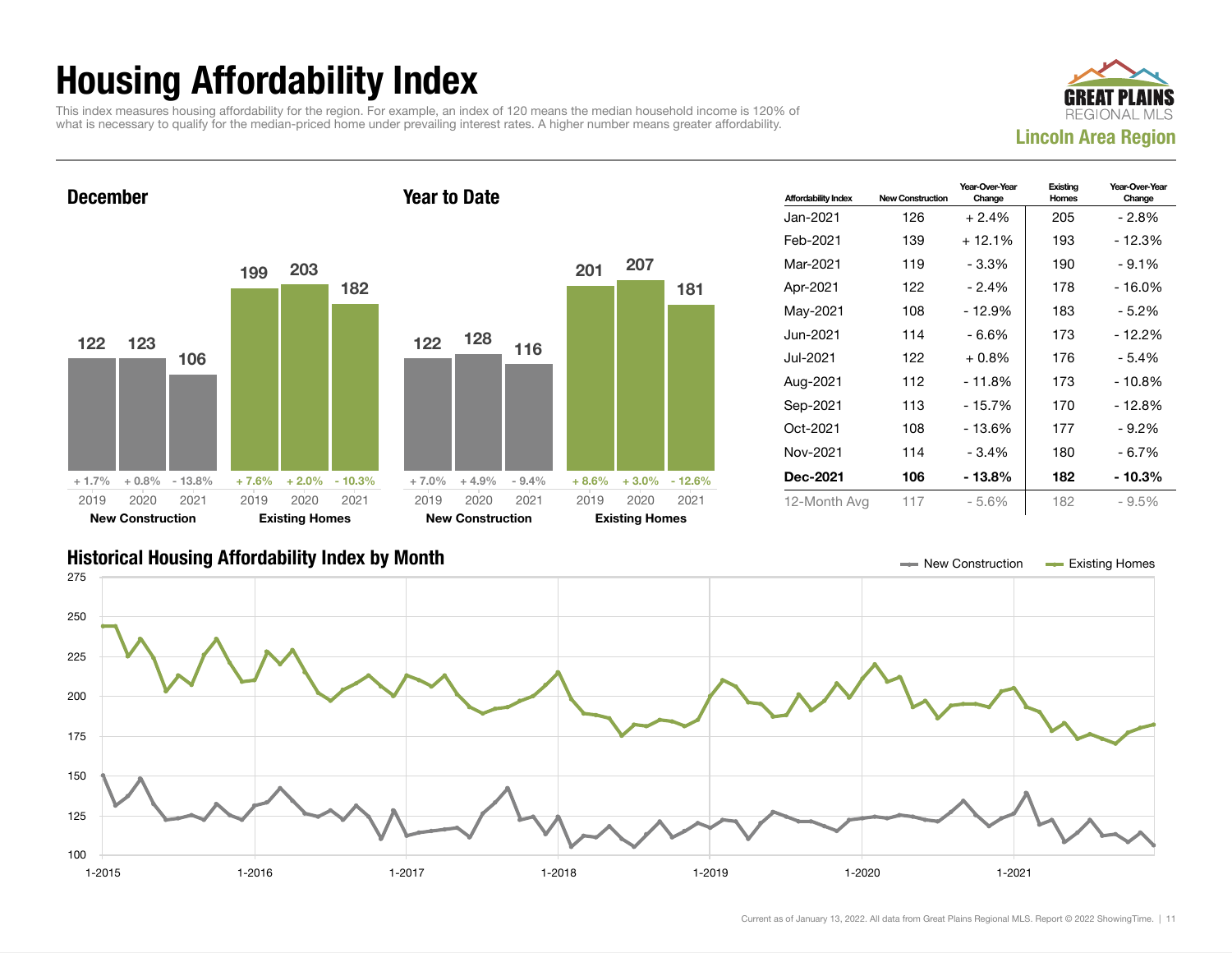### Inventory of Homes for Sale

The number of properties available for sale in active status at the end of a given month.





#### Historical Inventory of Homes for Sale by Month New Construction Existing Homes

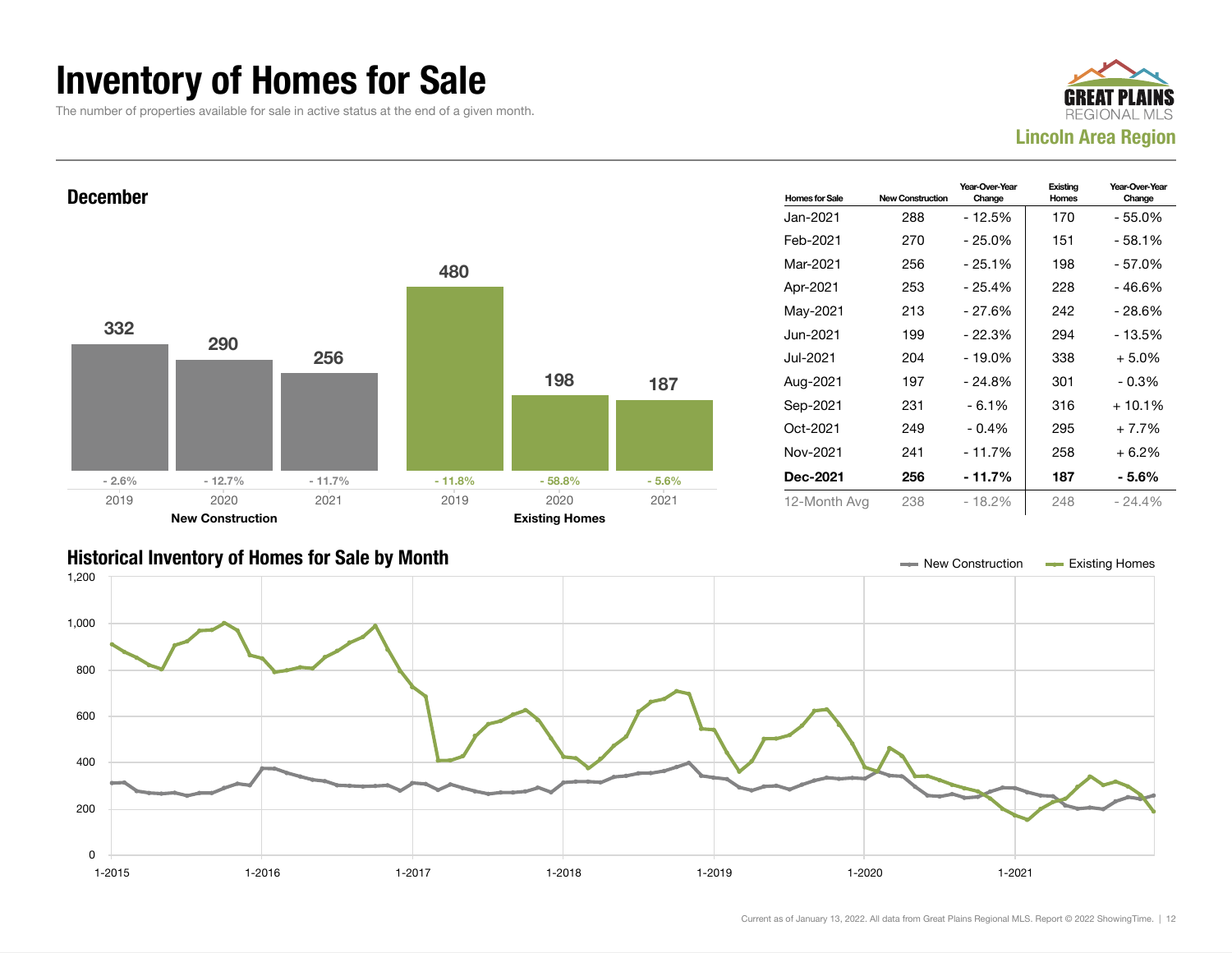## Months Supply of Inventory

The inventory of homes for sale at the end of a given month, divided by the average monthly pending sales from the last 12 months.





#### Historical Months Supply of Inventory by Month Month Accord Construction According Homes Existing Homes

| <b>Months Supply</b> | <b>New Construction</b> | Year-Over-Year<br>Change | Existing<br><b>Homes</b> | Year-Over-Year<br>Change |
|----------------------|-------------------------|--------------------------|--------------------------|--------------------------|
| Jan-2021             | 3.7                     | $-40.3%$                 | 0.5                      | - 54.5%                  |
| Feb-2021             | 3.4                     | $-47.7%$                 | 0.4                      | $-60.0\%$                |
| Mar-2021             | 3.1                     | $-49.2%$                 | 0.5                      | - 61.5%                  |
| Apr-2021             | 3.0                     | $-50.8%$                 | 0.6                      | - 50.0%                  |
| May-2021             | 2.6                     | $-48.0%$                 | 0.6                      | $-40.0\%$                |
| Jun-2021             | 2.6                     | $-38.1%$                 | 0.8                      | $-20.0%$                 |
| Jul-2021             | 2.9                     | $-25.6%$                 | 0.9                      | $0.0\%$                  |
| Aug-2021             | 3.0                     | $-21.1%$                 | 0.8                      | $0.0\%$                  |
| Sep-2021             | 3.6                     | $+2.9%$                  | 0.8                      | $0.0\%$                  |
| Oct-2021             | 4.1                     | $+20.6%$                 | 0.8                      | $+14.3%$                 |
| Nov-2021             | 4.0                     | $+8.1\%$                 | 0.7                      | $+16.7%$                 |
| <b>Dec-2021</b>      | 4.3                     | $+13.2\%$                | 0.5                      | $0.0\%$                  |
| 12-Month Avg*        | 3.4                     | $-28.2%$                 | 0.7                      | - 28.3%                  |

\* Months Supply for all properties from January 2021 through December 2021. This is not the average of the individual figures above.